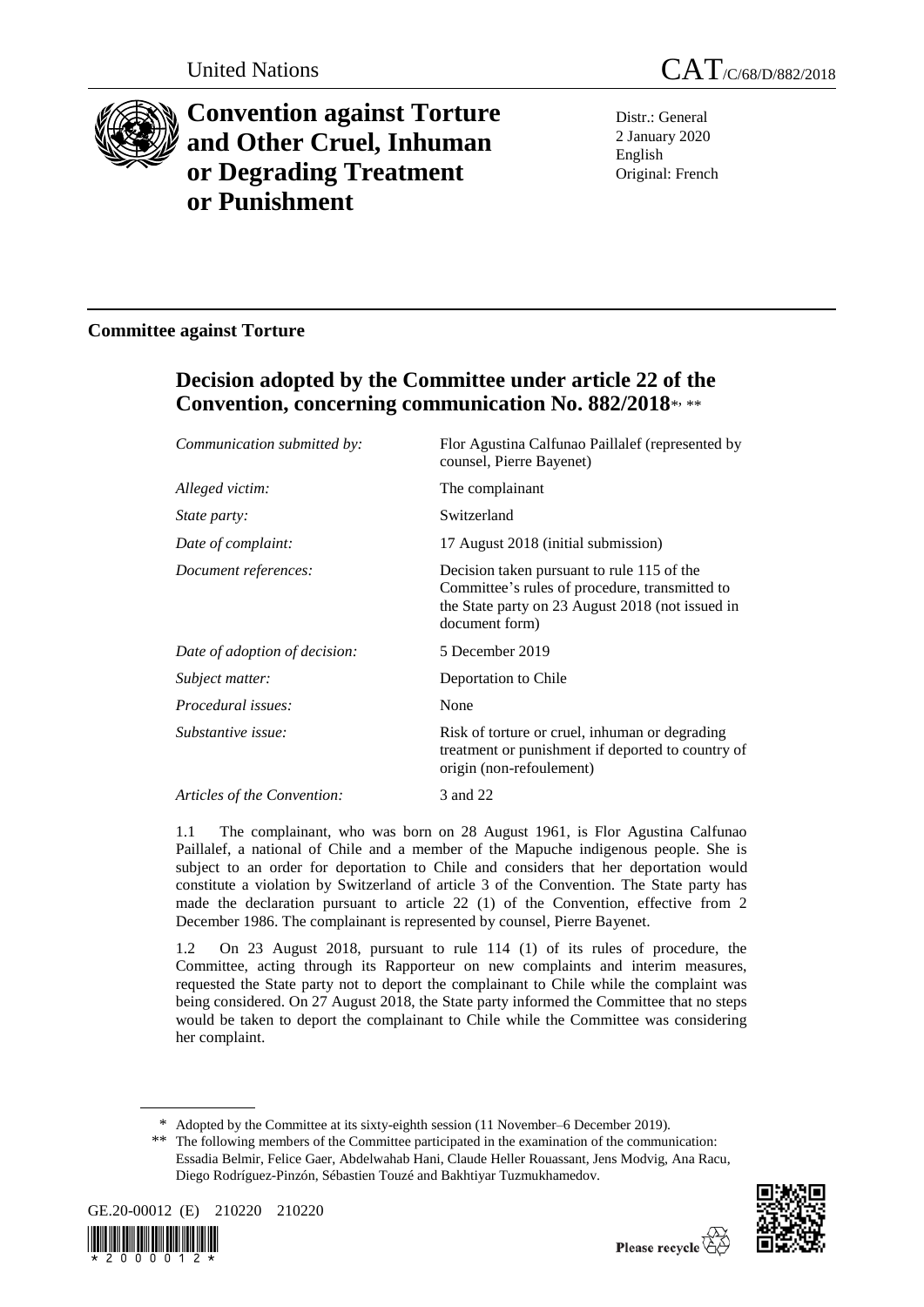#### **Facts as submitted by the complainant**

#### *Defending the rights of the Mapuche indigenous people from Switzerland*

2.1 The complainant was born in Chile in the traditional territory of the Mapuche indigenous people, in Los Laureles, a hamlet of the Juan Paillalef community<sup>1</sup> in the municipality of Cunco, Araucanía region. The complainant is a member of the Mapuche indigenous people, which is asserting its rights to its traditional territory in the face of timber, hydroelectric and mining concessions granted by Chile to domestic and international companies, road construction without the consent of the indigenous people and the occupation of the land by large non-indigenous landowners.<sup>2</sup> The demands of the Mapuche are being met with violent reactions both from the Chilean authorities, including the militarized police known as Carabineros, and from individuals who have formed private armed militias. The Mapuche people are victims of assassinations, torture, the criminalization of their demands, set-ups involving judicial officials and the police, and the use of Act No. 18.314, the Counter-Terrorism Act, against their leaders. According to the complainant, the Mapuche are persecuted not for what they do but for who they are. For example, members of the complainant's family have had their houses set on fire on several occasions; one of the complainant's uncles was killed and his body was thrown into a burning house before the investigation was completed; the Mapuche are often detained and then released; they are assaulted; and some of them are serving long prison sentences under the Counter-Terrorism Act. The complainant states that there are approximately 80 court cases against her community, which is experiencing constant violence.

2.2 In 1996, the complainant moved to Geneva. She has since been active at the international level in the defence and promotion of the rights of the Mapuche people. For example, she is involved with the various United Nations treaty bodies and participates in the sessions of the Human Rights Council and the Expert Mechanism on the Rights of Indigenous Peoples in order to expose the violations suffered by the Mapuche people. In 2011, the traditional Mapuche authorities granted the complainant the title of Ambassador for the Collective and Individual Rights of the Mapuche People of the Mapuche Permanent Mission to the United Nations Office at Geneva; she has continued participating in the meetings of international bodies in that capacity.

2.3 Since 1996, the complainant has returned to Chile only three times, on short trips in 1998, 2003 and 2008. On her most recent trip, she was accompanied by representatives of the non-governmental organizations (NGOs) Paz y Tercer Mundo – Mundubat and Entrepueblos to pick up her 10-year-old niece, Remultray Cadin Calfunao, whose parents and brothers were in prison.

#### *Application for asylum in Switzerland*

2.4 On 19 November 2008, the complainant submitted an application for asylum for her niece and herself with the Federal Office for Migration (which in 2014 became the State Secretariat for Migration). She attached a video, photos, court records, copies of laws and reports from international organizations to document the political persecution that their family has endured as a result of its claims to the ancestral lands of the Mapuche people. The application also included records of visits by the International Committee of the Red Cross to the Mapuche prisoners in her family and a report from the association Mapundial stating that the complainant could not return to Chile without fearing for her freedom and her physical and psychological integrity.

2.5 On 18 August 2010, the Federal Office for Migration rejected the complainant's application for asylum and issued an order for her deportation by 30 September 2010. In its decision, the Federal Office for Migration notes that Mapuche people in Chile who are

<sup>&</sup>lt;sup>1</sup> The community consists of 30 hectares on which there are 22 families and a total of about 120 people.

<sup>2</sup> The complainant notes that Chile is a party to the Indigenous and Tribal Peoples Convention, 1989 (No. 169) of the International Labour Organization. That convention states that "the rights of ownership and possession of the peoples concerned over the lands which they traditionally occupy shall be recognized" (art. 14), that "the rights of the peoples concerned to the natural resources pertaining to their lands shall be specially safeguarded" (art. 15) and that "the peoples concerned shall be consulted whenever consideration is being given to their capacity to alienate their lands or otherwise transmit their rights" (art. 17).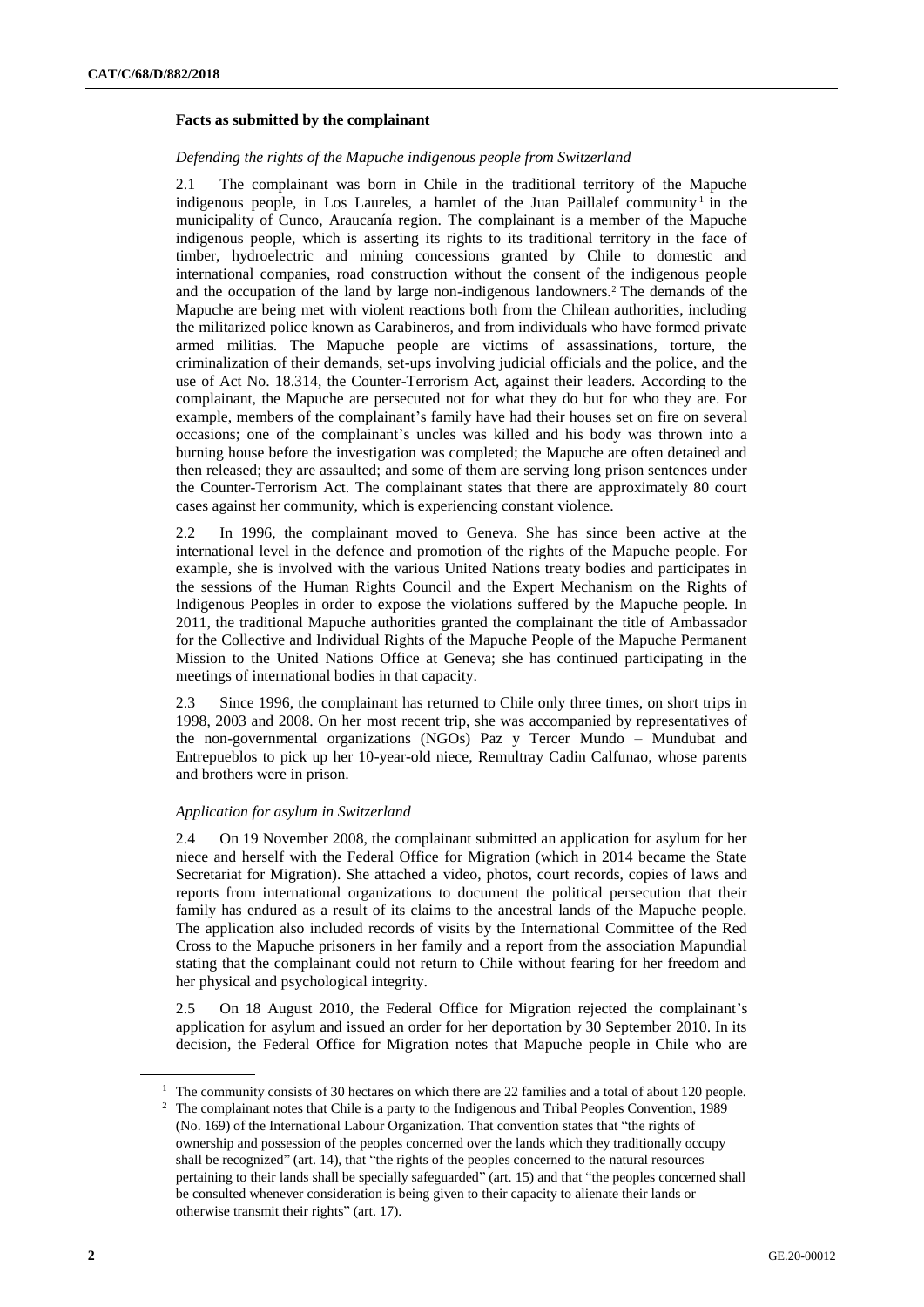trying to maintain their traditional way of life are involved in violent clashes with the Chilean security apparatus; however, it states that the complainant has been living in Switzerland since 1996 and that she "could therefore have applied for asylum much earlier had she really needed the protection of our country". In addition, while the Federal Office for Migration acknowledges that, in the past, some defendants have been wrongly convicted by military courts hearing cases involving civilians, it is of the view that proceedings are now conducted publicly, allowing the media to draw attention to procedural irregularities. The Federal Office for Migration also notes that Chile is, in principle, able to afford protection to victims, observing that, in the case of the fire at the complainant's family home, the judge decided not to bring charges given the lack of evidence and the absence of any provision in the Chilean legal system for a case to be brought against a person or persons unknown. Lastly, the Federal Office for Migration finds that there is no concrete evidence that the complainant might suffer the same fate as other tortured Mapuche persons and that there is therefore no well-founded fear of persecution justifying asylum.

2.6 On 20 September 2010, the complainant, on her own behalf and that of her niece, appealed the decision of the Federal Office for Migration; however, on 21 July 2011, the appeal filed on behalf of the complainant's niece was removed from the court's list, her niece having returned to Chile to rejoin her mother, who had been released from prison. On 6 February 2013 the complainant informed the Swiss authorities that her activities as Ambassador of the Mapuche Permanent Mission to the United Nations, in the context of which she works to expose the conduct of the Chilean State, could put her at risk in the event of her deportation.

2.7 On 11 June 2013, the Federal Administrative Court dismissed the complainant's appeal, noting that, apart from a few isolated cases of police violence or miscarriages of military justice in cases involving Mapuche activists, there was no systematic repression and the complainant had not alleged any personal threat.

2.8 On 7 October 2013, the complainant submitted a request for reconsideration to the Federal Office for Migration on the grounds of worsening repression in Araucanía. She attached numerous supporting documents from university professors, NGOs and the Inter-American Commission on Human Rights, which had brought an action before the Inter-American Court of Human Rights in respect of criminal proceedings against seven Mapuche leaders, alleging that they constituted systematic repression of the Mapuche political movement.

2.9 On several occasions during the consideration of this final appeal, the complainant informed the State Secretariat for Migration of episodes of violence and ill-treatment suffered by members of her family in retaliation for having asserted their fundamental rights. On 17 September 2015, for example, the complainant noted that on 18 February 2015 her sister had been seriously injured in a suspicious car accident, in respect of which a complaint had been filed, with the description of an individual who had threatened her some months earlier;<sup>3</sup> that on 6 July 2015 her nephew had been assaulted by the police; and that on 16 July 2015 he had been hit on the head with a glass bottle by a private individual and had for a few minutes been unconscious.<sup>4</sup> On 4 November 2015, the complainant also informed the State Secretariat for Migration that her sister had been arrested and beaten by Carabineros upon her return from Washington D.C., where, on 19 October 2015, at the 156th session of the Inter-American Commission on Human Rights, she had reported the constant persecution of her family. As a result, the Commission requested the adoption of precautionary measures (No. 46-14 of 26 October 2015) in respect of the complainant's sister and six other members of her family, in the light of the serious and urgent risk to their personal integrity; in its resolution it requested Chile to take the necessary measures to preserve their life and personal integrity.<sup>5</sup> On 6 June 2016, the complainant, attaching the complaint filed by her sister, also informed the State party's authorities that armed men had wrecked her sister's and her nephew's homes in the Juan Paillalef community. Lastly, on 28 February 2017, the complainant stated that the community had suffered further violence

<sup>&</sup>lt;sup>3</sup> Unique complaint number (RUC) 1500177665-4.

The complainant had provided the criminal complaint, photographs of the assault and a press release.

<sup>&</sup>lt;sup>5</sup> Inter-American Commission on Human Rights, resolution 39/2015 of 26 October 2015, precautionary measures No. 46/14.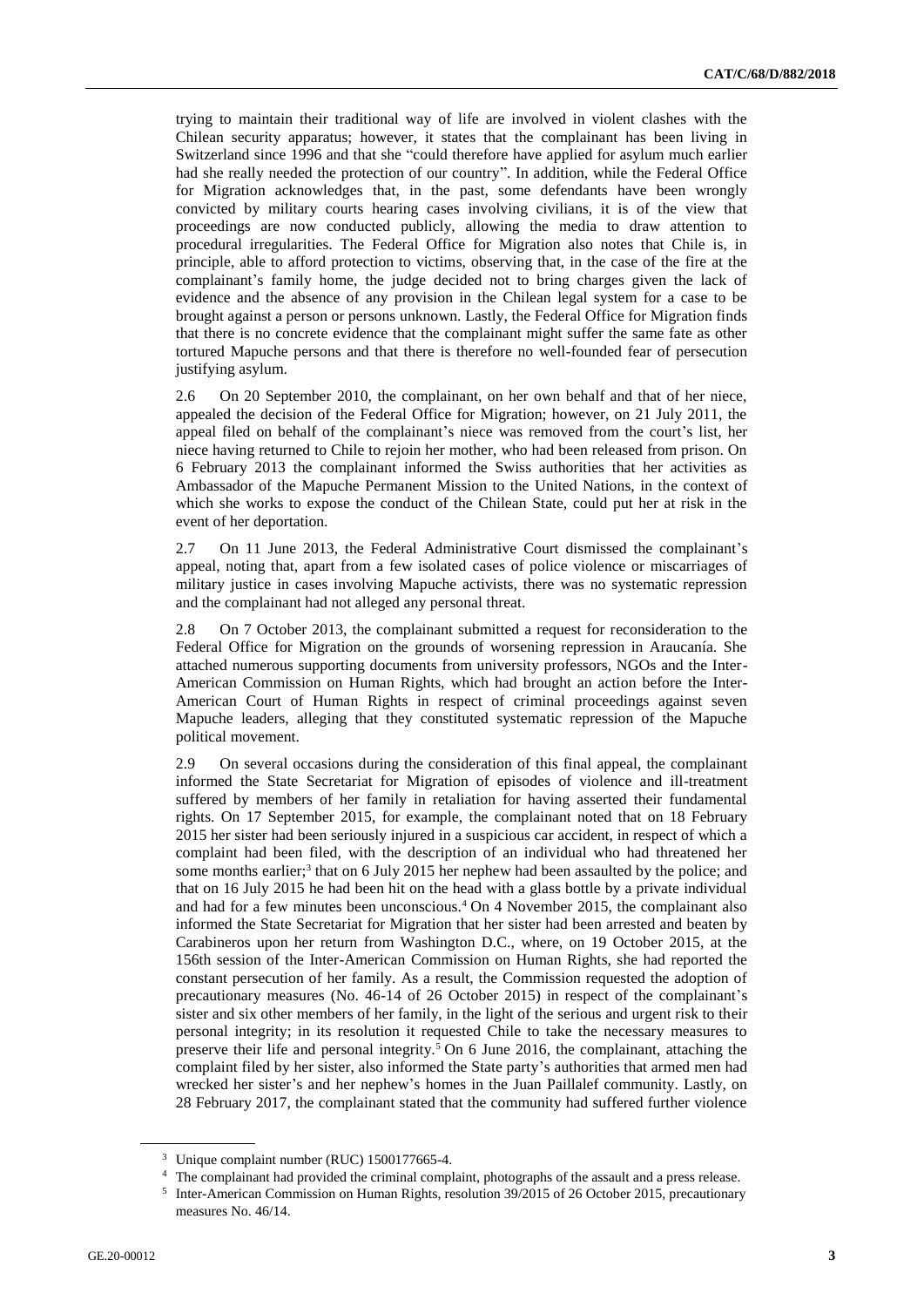in January 2017. Houses in the community had been hit by gunfire; although the police had been alerted by telephone, they had not come to the scene, so, after more shots had been fired, members of the family had decided to fell a tree to prevent access to their community and thereby protect themselves. The police had then turned up to remove the tree and arrest the complainant's sister for blocking the road. While attempting to defend his mother, the complainant's nephew had been hit by 38 bullet fragments. The complainant attached the complaint lodged by her family, a medical report and a copy of the cooperation agreement that she had entered into with the World Organization against Torture and the International Federation for Human Rights, whereby they would cover the costs in Switzerland of her nephew's surgical operation.

2.10 On 15 May 2017, the State Secretariat for Migration rejected the complainant's request for reconsideration and set her departure for 19 June 2017. Although it noted the existence of State repression, especially by Carabineros, who applied disproportionately severe measures and sometimes took individuals into police custody, the State Secretariat for Migration concluded that such police custody was immediately challenged by lawyers and human rights defenders before the courts, which, in accordance with the law, ordered the individuals' immediate release. The State Secretariat added: "It seems that these disproportionately severe measures are being applied only in Araucanía, the home region of the Mapuche. They are therefore of a regional nature. Consequently, [the complainant] could avoid such possible acts of violence by settling and staying in another part of the country." Lastly, the State Secretariat was of the view that the international prominence of Mapuche issues had the effect of protecting Mapuche leaders and activists, in particular, as the Chilean authorities could not afford to cause them serious harm for political reasons without provoking fierce protest.

2.11 On 13 June 2017, the complainant appealed the decision of the State Secretariat for Migration before the Federal Administrative Court, stating that international pressure had no protective effect, since persecution that had been condemned at the international level continued nonetheless, and recalling that not even the precautionary measures requested by IACHR had had the effect of protecting her family members. They were still being oppressed, arrested and imprisoned, and the aggressors were never punished. On 16 January 2018, the complainant informed the Swiss authorities that her sister had been violently arrested and detained for her opposition to the construction of a road through the traditional lands of the Mapuche people.

2.12 On 11 July 2018, the Federal Administrative Court dismissed the complainant's appeal, stating that the Mapuche people were not victims of collective persecution and that the problems encountered by the complainant's family merely reflected measures taken by the Chilean authorities against members of her family as a result of their activism, having nothing at all to do with the complainant. By letter of 19 July 2018, the State Secretariat for Migration gave the complainant a deadline of 16 August 2018 to leave Switzerland. On 14 August 2018, the complainant was informed that her request for an extension of her departure deadline, filed in the hope of regularizing her status, had been rejected.

#### **The complaint**

3.1 The complainant claims that she has exhausted all available effective domestic remedies, as she applied to the Committee after the Federal Administrative Court's judgment of 11 July 2018, which upheld the rejection by the State Secretariat for Migration, on 15 May 2017, of her request for reconsideration of the decision of the Federal Office for Migration, dated 18 August 2010, by which her application for asylum was rejected.

3.2 The complainant submits that her deportation to Chile would be a violation of her rights under article 3 of the Convention, because, given her commitment to defending the fundamental rights of the indigenous people to which she belongs, she would be at risk of torture and other cruel, inhuman or degrading treatment or punishment, <sup>6</sup> both by the Chilean authorities and by private individuals. She claims that there is both a consistent pattern of violations of the human rights of Mapuche rights defenders and a situation of personal risk.

 $6\text{ The complaint recalls that, according to the Committee's general comment No. 2 (2007) on the$ implementation of article 2 by States parties, articles 3 to 15 of the Convention apply equally to torture and ill-treatment.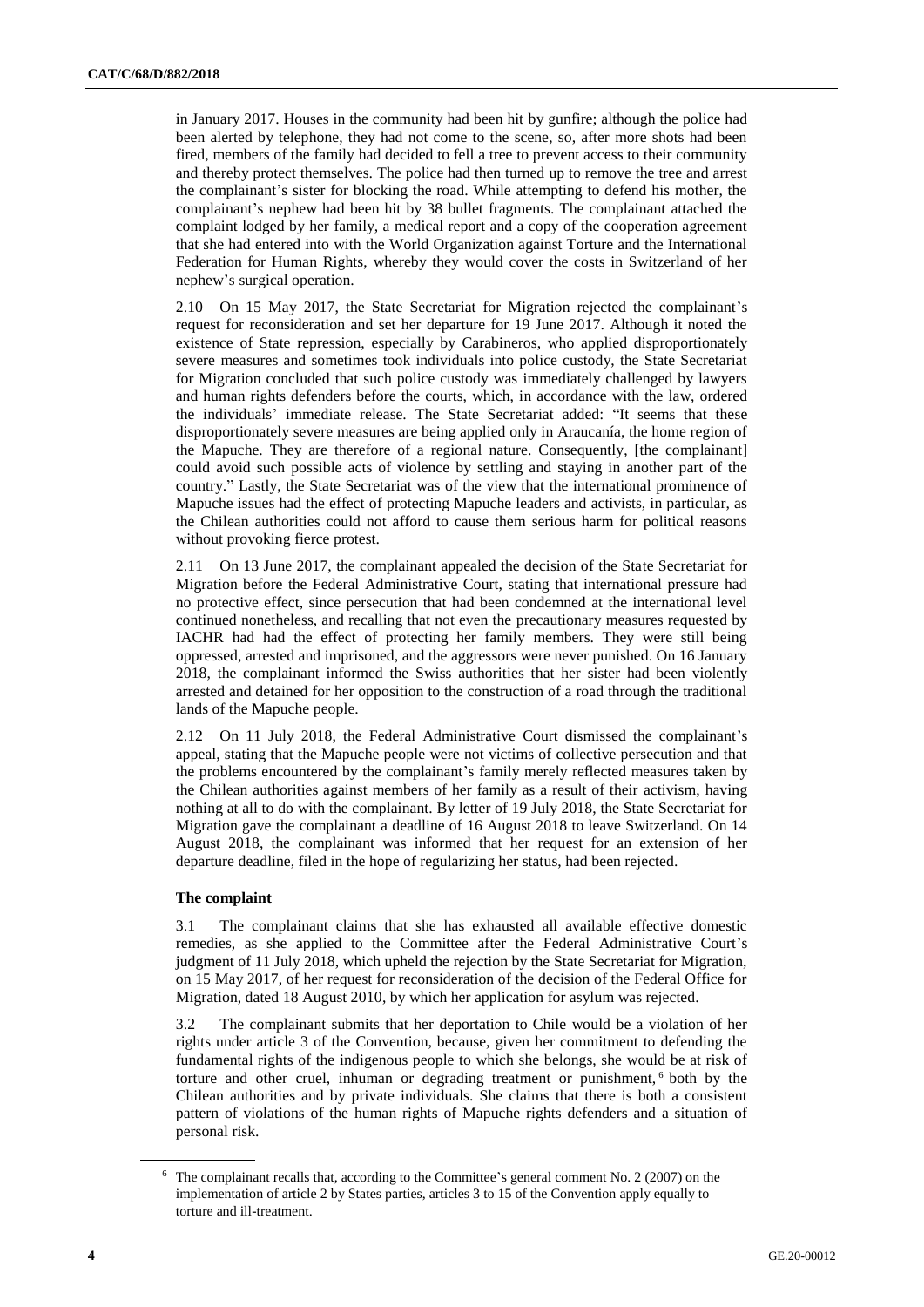3.3 With regard to the pattern of human rights violations affecting Mapuche rights defenders, the complainant asserts that the indigenous people to which she belongs is subjected to discrimination, repression and violence by the Chilean authorities and private armed militias. She states that various international bodies are aware of this situation and cites, in this regard, the Committee's concluding observations on the sixth periodic report of Chile, in which it noted both the confessions obtained from Mapuche activists under duress and the police brutality and excessive use of force against demonstrators, detainees and members of the Mapuche people during searches or raids in their communities.<sup>7</sup> The complainant also notes the serious concern expressed by the Special Rapporteur on the promotion and protection of human rights and fundamental freedoms while countering terrorism at the use of excessive force by the Carabineros and the investigative police during searches or raids in Mapuche communities and the lack of accountability for those crimes of excessive violence.<sup>8</sup>

3.4 Turning to the specific situation of the country's arbitrary application of the Counter-Terrorism Act to Mapuche leaders with a view to crushing all political opposition, the complainant refers to the work of the Special Rapporteur on the promotion and protection of human rights and fundamental freedoms while countering terrorism following his mission to Chile, the main focus of which was the use of anti-terrorism legislation in connection with protests by Mapuche activists aimed at reclaiming their ancestral lands and asserting their right to collective recognition as an indigenous people.<sup>9</sup> She also refers to two press releases on this issue from the Office of the United Nations High Commissioner for Human Rights, dated 30 July 2013<sup>10</sup> and 6 October 2017 respectively.<sup>11</sup> In addition, the complainant notes that the Inter-American Court of Human Rights handed down a judgment ordering Chile to set aside the criminal convictions of seven members of the Mapuche community and a human rights activist who had been found guilty of acts of a terrorist nature.<sup>12</sup> Lastly, the complainant recalls the Committee's concluding observations on the sixth periodic report of Chile, in which it expressed its particular concern about the inappropriate application of the Counter-Terrorism Act and urged Chile to review its legislation and practice in that regard.<sup>13</sup>

3.5 With regard to the personal risk that deportation to Chile would entail for her, the complainant claims that she would suffer the same fate as the members of her family and community who, in defending the rights of the Mapuche people, are the target of disproportionate, brutal and repeated attacks carried out by the Chilean State and private armed militias. She submits that she too would be at risk of an inappropriate application of the Counter-Terrorism Act. She thus claims that, although she has not been personally targeted by those attacks, the precautionary measures requested by the Inter-American Commission on Human Rights bear witness to the situation that she would face if she were forced to return to Chile. In view of her commitment to defending the rights of the Mapuche people on the international stage, the complainant would be subjected to the same violence if she were to be forcibly returned to Chile.

3.6 The complainant states that her family is a particular target of acts of violence and repression. Her sister, Juana Paillalef, is the head of the community; her nephews, Waikilaf Cadin Calfunao and Jorge Landero Calfunao, former law students, are also passionate defenders of the rights of their people; and all her family members are often detained and imprisoned. Her sister was subjected to sexual violence and had a miscarriage as a result of her ill-treatment. The Hôpitaux Universitaires de Genève noted that Juana Paillalef, who had been threatened with death, given electric shocks and slashed with a small knife, who

<sup>7</sup> CAT/C/CHL/CO/6, paras. 20 and 22.

<sup>8</sup> See A/HRC/25/59/Add.2.

<sup>9</sup> Ibid.

<sup>&</sup>lt;sup>10</sup> Office of the United Nations High Commissioner for Human Rights, "Statement by the UN Special Rapporteur on the promotion and protection of human rights and fundamental freedoms while countering terrorism", press release, 30 July 2013.

<sup>&</sup>lt;sup>11</sup> Office of the United Nations High Commissioner for Human Rights, "UN experts urge Chile not to use anti-terrorism law against Mapuche indigenous peoples", press release, 6 October 2017.

<sup>12</sup> Inter-American Court of Human Rights, *Norín Catrimán et al. (leaders, members and activist of the Mapuche indigenous people) v. Chile*, Merits, Reparations and Costs, judgment of 29 May 2014, Series C, No. 279.

<sup>&</sup>lt;sup>13</sup> CAT/C/CHL/CO/6, paras. 18 and 19.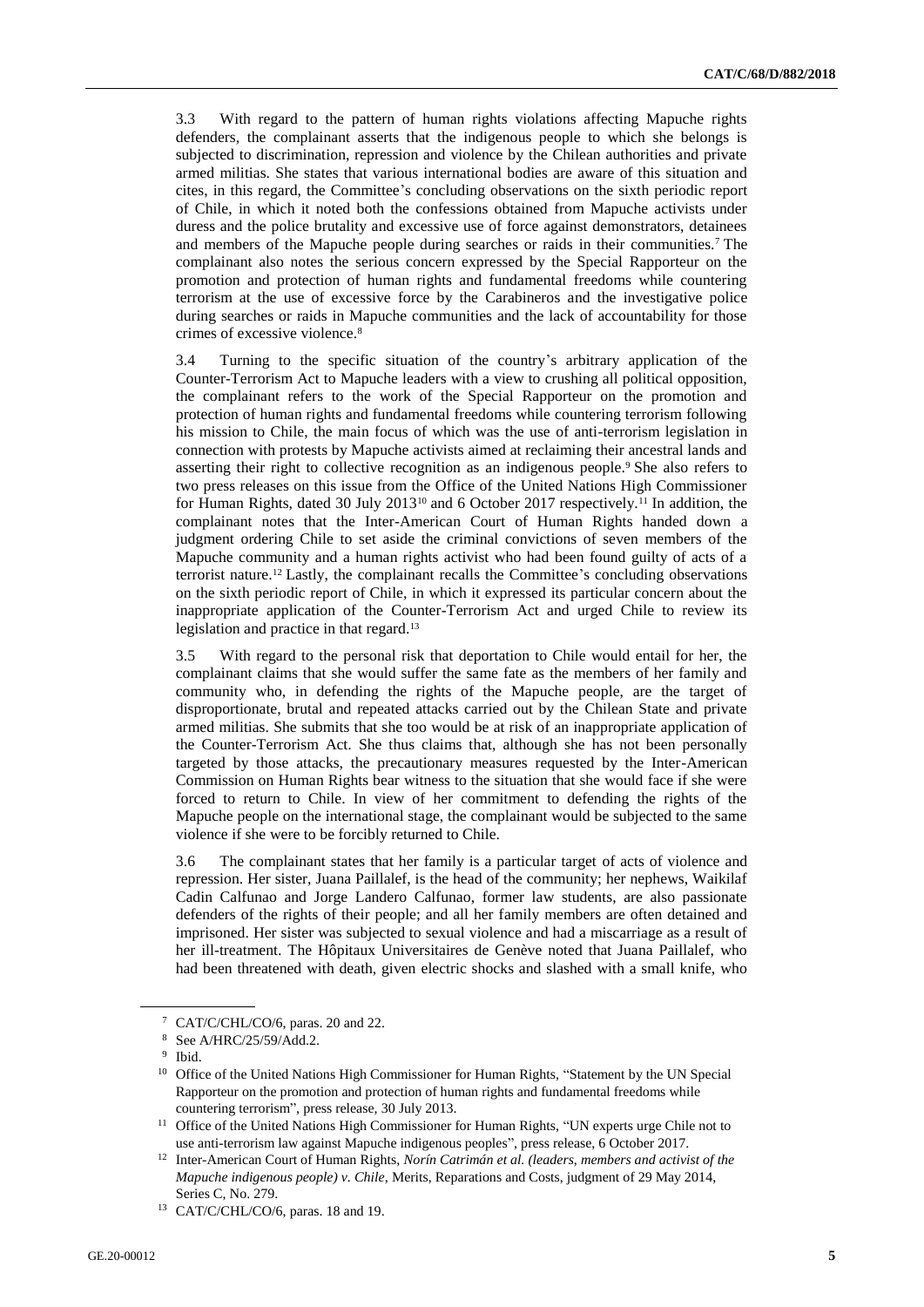had scars compatible with the wounds made by rubber bullets and the results of blows and cuts with blades, and who had also endured a traumatic amputation of the fifth toe of her right foot, was experiencing chronic post-traumatic stress and depression, with a combination of physical injuries and psychological disorders forming a clinical pattern typical of that exhibited by victims of organized violence. The Hôpitaux Universitaires de Genève also noted that Waikilaf Cadin Calfunao was in a state of post-traumatic stress and that the complainant's mother, Mercedes Paillalef Moraga, was extremely worried about the complainant's return to Chile. The situation has been acknowledged by the Inter-American Commission on Human Rights, which, on 26 October 2015, requested that Chile adopt precautionary measures for the protection of the complainant's sister and six other members of her family (see para. 2.9). On 23 May 2016, the Commission requested the extension of those measures to three other members of the family.<sup>14</sup> Chile has not acted on these recommendations or taken any protective measures, allowing further ill-treatment to take place.

3.7 The complainant also points out that both State forces and landowners are responsible for the ill-treatment. Landowners, for example, have repeatedly set fire to the houses of community members; such actions even led to the death of one of the complainant's uncles, Basilio Coñuenao.<sup>15</sup> The many incidents already noted (see para. 2.9) include a series of death threats made in April 2015, when the family was threatened at night by individuals shouting that the house was going to be burned down and that everyone inside was going to die. These threats were repeated twice in the same year; the police, however, refused to register the family's complaints. In addition, in April 2016, men wearing helmets and bulletproof vests broke into their house; a few days later, they poisoned their dog, which died. These threats from private individuals are ongoing.

3.8 The complainant also notes that, according to the Committee's jurisprudence, her ethnic background is a factor to be taken into account,<sup>16</sup> as are her role and responsibilities in a movement opposing the Chilean authorities and her involvement in activities for the promotion and protection of human rights, which are bound to attract considerable attention from the authorities.<sup>17</sup> In addition, the complainant points out that the Committee also considers, in its jurisprudence, whether politically sensitive activities have been carried out in the host country,  $18$  as is her case.

#### **State party's observations on the merits**

4.1 On 19 February 2019, the State party submitted its observations on the merits of the complaint, arguing that nothing suggests that there are substantial grounds for fearing that the complainant would face a foreseeable, present, personal and real risk of torture or illtreatment if she were returned to Chile. The State party therefore asks the Committee to find that the deportation of the complainant to Chile would not constitute a violation of its international obligations under article 3 of the Convention. It also submits that, since 1996, the complainant has returned to Chile in 1998, 2003 and 2008 and that she filed an asylum application only with a view to protecting her niece.

4.2 The State party refers to general comment No. 4 (2017) on the implementation of article 3 of the Convention in the context of article 22, in which it is stated that the author of a communication must show that he or she faces a foreseeable, present, personal and real risk of being subjected to torture in the event of deportation to his or her country of origin, that there must be substantial grounds for believing there is such a risk and that the allegations must be based on credible evidence. The State party also refers to the information that the Committee should take into account to conclude that there is such a risk, as set out in paragraph 49 of general comment No. 4.

<sup>&</sup>lt;sup>14</sup> Inter-American Commission on Human Rights, resolution 33/2016 of 23 May 2016, precautionary measures No. 46/14.

<sup>&</sup>lt;sup>15</sup> Court's internal number (RIT) 2359-2004, Unique complaint number (RUC) 04000228316-1, fire and death of Basilio Coñuenao, case dismissed.

<sup>16</sup> *Mutombo v. Switzerland* (CAT/C/12/D/13/1993), para. 9.4.

<sup>17</sup> *Faragollah et al. v. Switzerland* (CAT/C/47/D/381/2009), para. 9.6; and *Jahani v. Switzerland* (CAT/C/46/D/357/2008), para. 9.6.

<sup>18</sup> *Eftekhary v. Norway* (CAT/C/47/D/312/2007), para. 7.7.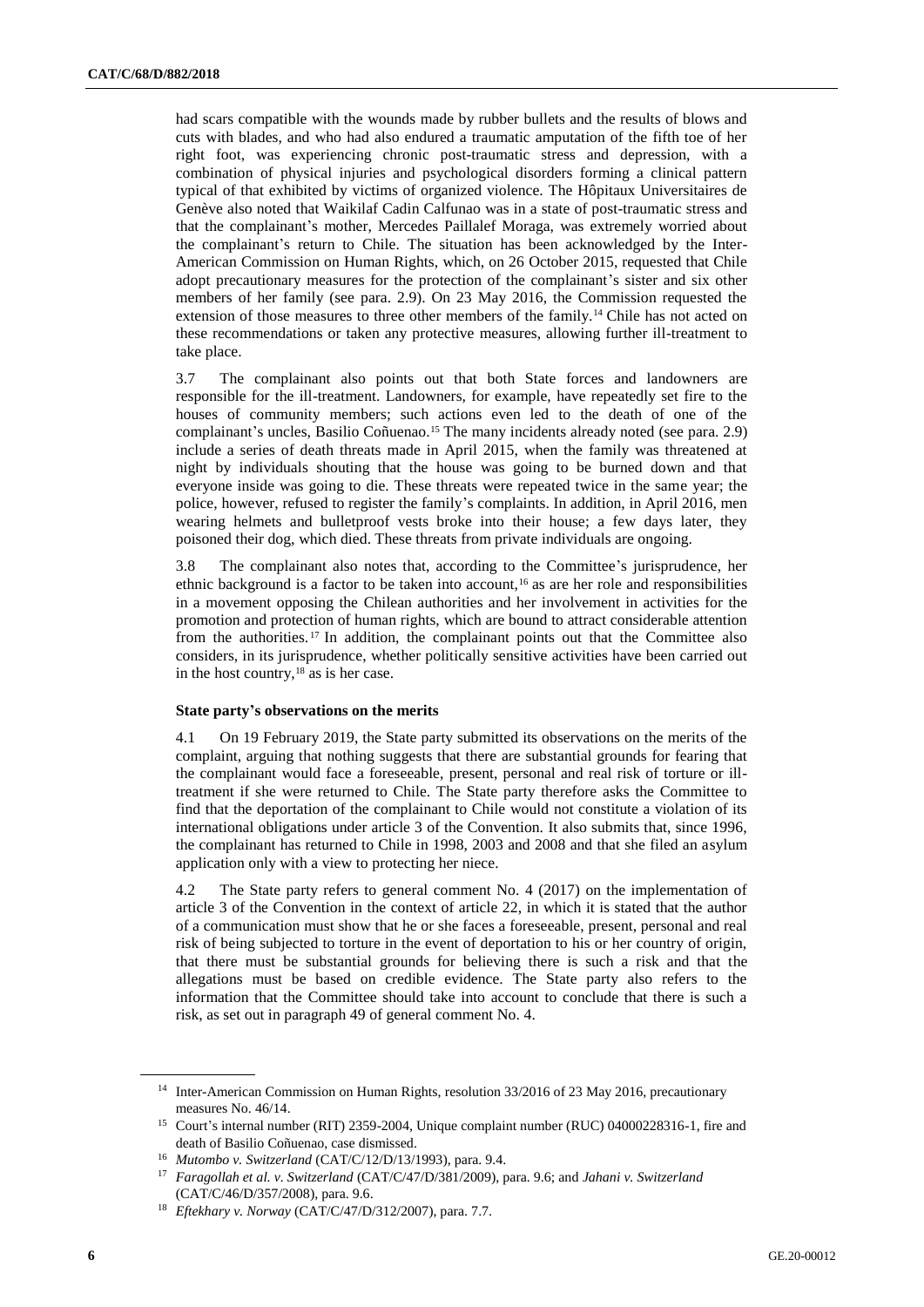4.3 With regard to the evidence of a consistent pattern of gross, flagrant or mass violations of human rights in the State concerned, the State party submits that, in accordance with the Committee's jurisprudence, it is necessary to determine whether the complainant is at personal risk of torture, as the existence of a pattern of violations is not sufficient grounds for concluding that a person would be at risk of torture on returning to his or her country. In the present case, the State party is aware that the situation of some Mapuche activists in Araucanía is troubling in many respects but is of the view that not every Chilean Mapuche faces a risk of persecution. The State party, referring to a programme broadcast on France 24 on 26 October 2018,<sup>19</sup> argues that the unrest mainly involves activists who are part of a resistance group struggling for autonomy and who represent only a small minority of the Mapuche; consequently, no attempts are being made to harm either the Mapuche community as a whole or the complainant in particular.

4.4 Furthermore, the State party maintains that the complainant makes no mention of any acts of torture or ill-treatment to which she herself has been subjected. The State party is of the view that the reasons given by the complainant to explain why she did not encounter any problems with the Chilean State in 2008 – that she was accompanied by NGO representatives – are unconvincing, because if she had been on the radar of the Chilean authorities, it would have been easy for them to apprehend her during her stays in Chile in 1998 or 2003. The State party thus concludes that the allegations of torture or illtreatment are unfounded.

4.5 The State party does not deny that the political activities undertaken by the complainant in Chile or elsewhere with a view to asserting the rights of the Mapuche minority have given her a certain visibility on the international stage. The State party submits, however, that the complainant does not demonstrate in what way her political or other peaceful activities as Ambassador of the Mapuche Permanent Mission to the United Nations have made her a target of the Chilean authorities. The State party notes the Committee's practice, according to which the family members of a person whose political prominence is likely to jeopardize his or her safety should be afforded the same protection when they carry out comparable activities and are exposed to risks of the same nature. However, it is of the view that the complainant is much less politically active than her sister, who is the leader of her community and an internationally known activist, or other members of her family in respect of whom, as a result of their activism and political activities, the Inter-American Commission on Human Rights requested the adoption of precautionary measures. The State party also notes that the discriminatory application of the Counter-Terrorism Act to Mapuche community activists alleged by the complainant is contested by the Chilean State, which, in its reply of 11 March 2014 to the report of the Special Rapporteur on the promotion and protection of human rights and fundamental freedoms while countering terrorism, stated that the Counter-Terrorism Act was used in Chile only in extraordinary circumstances and was not invoked in a systematic, habitual or discriminatory way against the Mapuche people or any other indigenous people.

4.6 Finally, with regard to the credibility of the allegations, the State party maintains that the complainant has admitted that she has never had any problems with the Chilean authorities, that she was able to renew her Chilean passport without encountering any obstacles and that on several occasions she requested permission to travel abroad to participate in public events in support of the rights of the Mapuche community, all of which strongly suggests that she does not fear that the Chilean State will issue a warrant for her arrest or take other steps to prosecute her.

#### **Complainant's comments on the State party's observations**

5.1 On 18 April 2019, the complainant submitted her comments on the State party's observations on the merits. She maintains that the information listed in paragraph 49 of the Committee's general comment No. 4 (2017) is non-exhaustive and that any other pertinent information must also be taken into account.

5.2 The complainant first notes that harassment and violations of the rights of minority groups can be evidence of a consistent pattern of human rights violations.<sup>20</sup> She then notes

<sup>19</sup> France 24, « Chili, la révolte mapuche », video reportage, 26 October 2018, available at:

https://www.france24.com/fr/20181026-reporters-chili-mapuche-terres-indigenes-conflit-occupation.

<sup>20</sup> *Thirugnanasampanthar v. Australia* (CAT/C/61/D/614/2014), para. 8.7.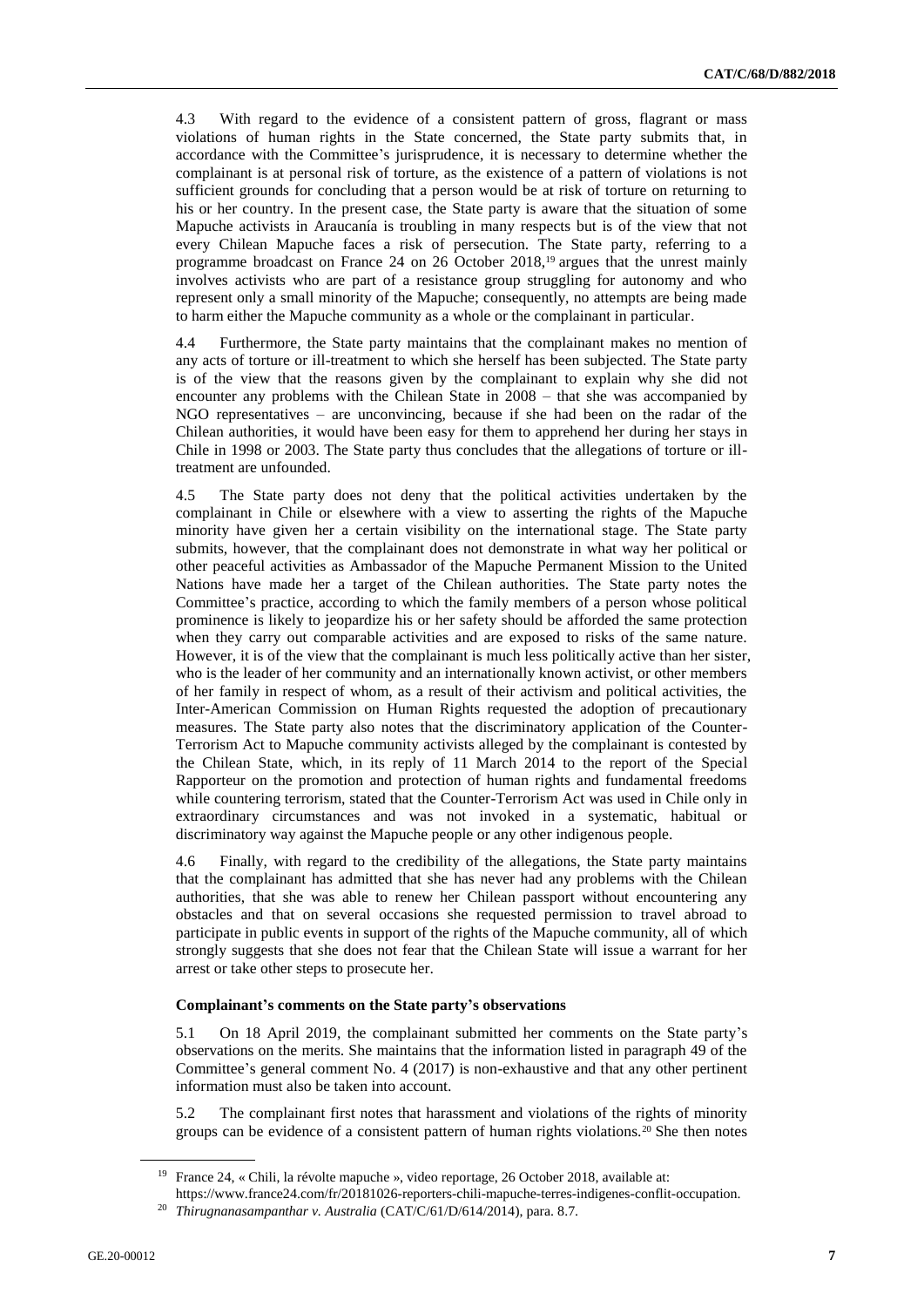that the sources she has cited (the Committee, special rapporteurs, the Inter-American Commission on Human Rights and the Inter-American Court of Human Rights) are independent and highly reliable and that they have reported a consistent pattern of human rights violations against Mapuche communities who are asserting their rights, including peacefully.

5.3 Addressing the violence to which members of her family have been subjected by private individuals, the complainant states that her family is neglected, isolated and defenceless against intrusion, violence and devastation, even though the precautionary measures requested by the Inter-American Commission on Human Rights on 23 May 2016 emphasize the obligation of States to protect indigenous peoples from violence and harassment, bearing in mind their right to be free from interference by persons using violent or other means to maintain or take control of their land, to the detriment of their rights.

5.4 With regard to her personal risk of being subjected to torture in the event of her forcible removal to Chile, the complainant notes that paragraph 28 of the Committee's general comment No. 4 (2017) refers to cruel, inhuman or degrading treatment or punishment to which "an individual or the individual's family were exposed" and that, according to paragraph 45 thereof, indications of personal risk may include the ethnic background and the political affiliation or political activities of the complainant and/or the complainant's family members. The complainant also notes that by systematically reporting human rights violations to international bodies, she is sharing in her sister's activism. In addition, she states that she was not covered by the precautionary measures requested by the Inter-American Commission on Human Rights simply because she was not in Chile at the time, and that the purpose of her stay in Switzerland is precisely to avoid being subjected to the same persecution as her family.

5.5 As for the evidence that she faces personal risk, the complainant states that many experts and organizations are calling for reconsideration of the deportation order. Mapuche communities in Chile,<sup>21</sup> human rights organizations in Chile,<sup>22</sup> a member of the Chilean parliament, <sup>23</sup> a member of the Human Rights Council Advisory Committee, <sup>24</sup> the coordinator for Chile at Amnesty International France <sup>25</sup> and university researchers and teachers specializing in the Mapuche issue<sup>26</sup> have spoken out in this regard.

<sup>&</sup>lt;sup>21</sup> Statement of 5 August 2013 by the Mapuche authorities, according to which: "this deportation order exposes Flor Calfunao Paillalef to a risk of harassment or reprisals upon her return to Chile […]. Given the prominence of our Ambassador, Ms. Calfunao, we have substantial grounds to believe that she could be subject to the repressive laws and sanctions that the Chilean authorities apply to our leading representatives"; and statement of 24 August 2013 by Gvbam Longko Pukunwijimapu.

<sup>&</sup>lt;sup>22</sup> Comisión Ética Contra la Tortura, a grouping of many internationally and nationally recognized associations [including Amnesty International and Servicio Paz y Justicia-Chile (Peace and Justice Service-Chile)], which confirmed that the complainant's freedom, integrity and life would be at risk if she were required to return to Chile; statement by Fundación Instituto Indígena de Temuco; and statement by Observatorio Ciudadano, a Chilean human rights organization affiliated with the International Federation for Human Rights.

<sup>&</sup>lt;sup>23</sup> Statement of 14 August 2013 by Hugo Gutiérrez Gálvez, a member of the Chilean parliament, according to which: "This deportation order endangers the complainant's safety, as she has been threatened in our country. I therefore ask you to reconsider the order."

<sup>&</sup>lt;sup>24</sup> Statement of 12 November 2013 by José Bengoa Cabello, former member of the Human Rights Council Advisory Committee: "Although Ms. Calfunao is not on trial in Chile, the situation that she and her family have experienced is extremely violent and will have repercussions on her mental health. For these reasons, the Swiss authorities are asked to show kindness and flexibility to ensure that Ms. Calfunao remains in the host country."

<sup>&</sup>lt;sup>25</sup> Email from Jac Forton to Federal Councillor Simonetta Sommaruga: "The deportation of Ms. Flor Calfunao is likely to seriously jeopardize her physical and psychological integrity. Ms. Calfunao belongs to a community whose members are subjected to particular persecution and harassment by the law enforcement authorities. Her sister, Juana Calfunao, has been imprisoned for demanding that lands and territory appropriated by the Chilean State, large local landowners and mining or forestry companies be returned to her people. Her brother-in-law and nephew have also been arrested and tortured. Their community (the Paillalef community) has been devastated, twice burned down, as I myself have seen with my own eyes. This is the backdrop, the situation to which the Swiss Government is prepared to return Ms. Flor Calfunao. Clearly, she, too, will be harassed by the Chilean law enforcement agencies, who do not hesitate to torture Mapuche prisoners. The Swiss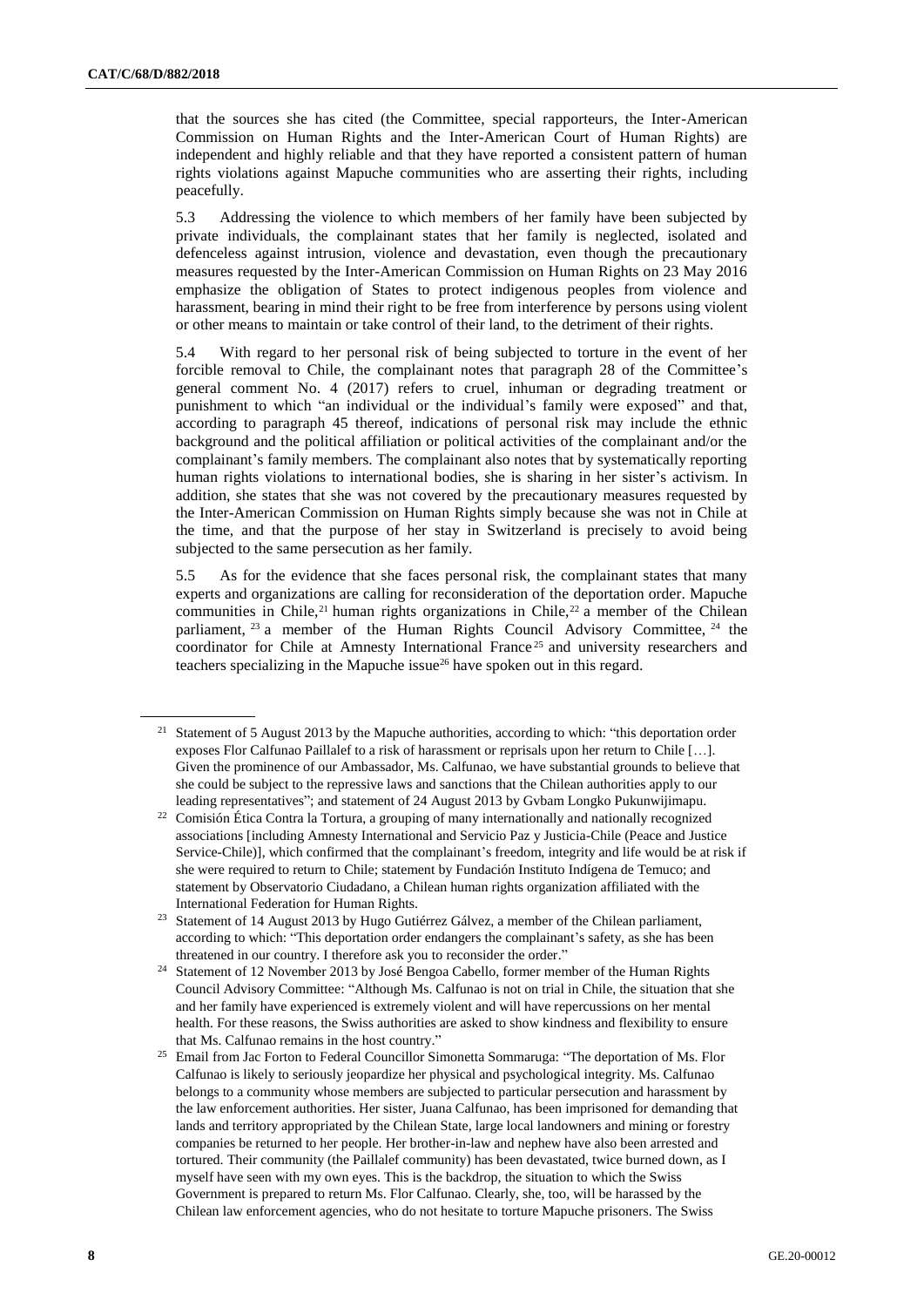5.6 Comisión Ética Contra la Tortura (Ethics Commission against Torture) noted that the prominence of the complainant, who on 6 March 2008 received the award "Femme exilée, femme engagée" from the city of Geneva, entails specific risks, since the animosity of the Chilean authorities, including law enforcement and security agencies, and of the paramilitary group operating in the region under the name Comando Hernán Trizano, threatens the existence of all Mapuche leaders. A deportation order would thus constitute a real risk to her freedom and life. Similarly, according to the former coordinator for Chile at Amnesty International France, the complainant would be returned against a backdrop of assassinations, torture, set-ups involving judicial officials and the police, and the criminalization of social protest: "A prisoner told me that he had been tortured into signing a statement implicating another person in acts of which that person was absolutely innocent. These people are sometimes in pretrial detention for six months to two years! The charges against them are often based on counter-terrorism legislation from the time of the dictatorship. Witnesses are often anonymous, hooded or even disguised, which makes a defence impossible […]. The sentences are excessive: 15 years in prison for burning a truck or a corner of a field belonging to a company. The defendants claim this land because they consider it to have been usurped by successive Chilean governments even though Mapuche communities have deeds of ownership […]. Police officers have already killed several demonstrators, in almost all cases by a bullet in the back. The police turn up in a hamlet between 4 and 5 o'clock in the morning and throw tear gas canisters into people's houses. They do the same in schools. Many children have been hit by rubber bullets. The area is occupied by elite troops of the militarized police (Carabineros)." The complainant, he continues, "will inevitably suffer the same abuses and harassment to which the police have subjected her family. It is inconceivable that Ms. Calfunao should be sent back to a situation that is clearly a threat to her moral and physical integrity. I will say it again: it is my firm belief that she will inevitably be prosecuted and harassed by Chilean law enforcement agencies, which do not hesitate to fire on women and children." In the same vein, an anthropologist and sociologist from the University of Lausanne states: "Although I understand that Chile is no longer on the list of countries where human rights are systematically violated, as they were during the dictatorship, I am shocked by the decision to deport Ms. Calfunao. Unfortunately, almost every day I record major violations of the rights of the Mapuche people, including their right to freedom and even to life, at the hands of the Chilean State […]; the work of Ms. Calfunao, together with the fact that she is a member of a very politically active family and that she repeatedly criticizes the Chilean State at the United Nations and other international organizations, can apparently be understood as a threat to Chilean national security and thus considered to be terrorism, just like much Mapuche activism. People who are demanding the application of international law and asserting the particular collective rights inherent in their status as an indigenous people are detained on suspicion of committing or supporting violent acts." According to this expert, "the deportation of Ms. Calfunao before the repeal of the Counter-Terrorism Act will place her in a dangerous situation of great risk to her physical and moral integrity. I understand that these allegations may baffle those unfamiliar with the Mapuche issue in Chile, who have trouble imagining that this State could still use masked witnesses and abusively detain people for longer than is provided by the law on police custody. But as long as the Counter-Terrorism Act remains in force, this will regrettably be the case."

5.7 In reply to the State party's argument that, to counter this personal risk, the complainant could live elsewhere in Chile, the complainant cites paragraph 47 of the Committee's general comment No. 4 (2017), according to which "the deportation of a person or a victim of torture to an area of a State where the person would not be exposed to torture, unlike in other areas of the same State, is not reliable or effective".

Government is assuming great responsibility with regard to Ms. Calfunao's physical and moral integrity."

<sup>&</sup>lt;sup>26</sup> Statement by Sabine Kradolfer of the University of Lausanne, an anthropologist and sociologist who has worked for nearly 20 years on the issue of the Mapuche people; a similar view was expressed by two other specialists in Mapuche issues, Irène Hirt and Anne Lavanchy, who have stated that there are objective reasons to believe that the mental and physical integrity of Flor Calfunao would be threatened if she were forced to return to Chile, and that her ethnic background, the history of repression of her community and her public prominence would make her particularly vulnerable in the event of her forcible return to Chile.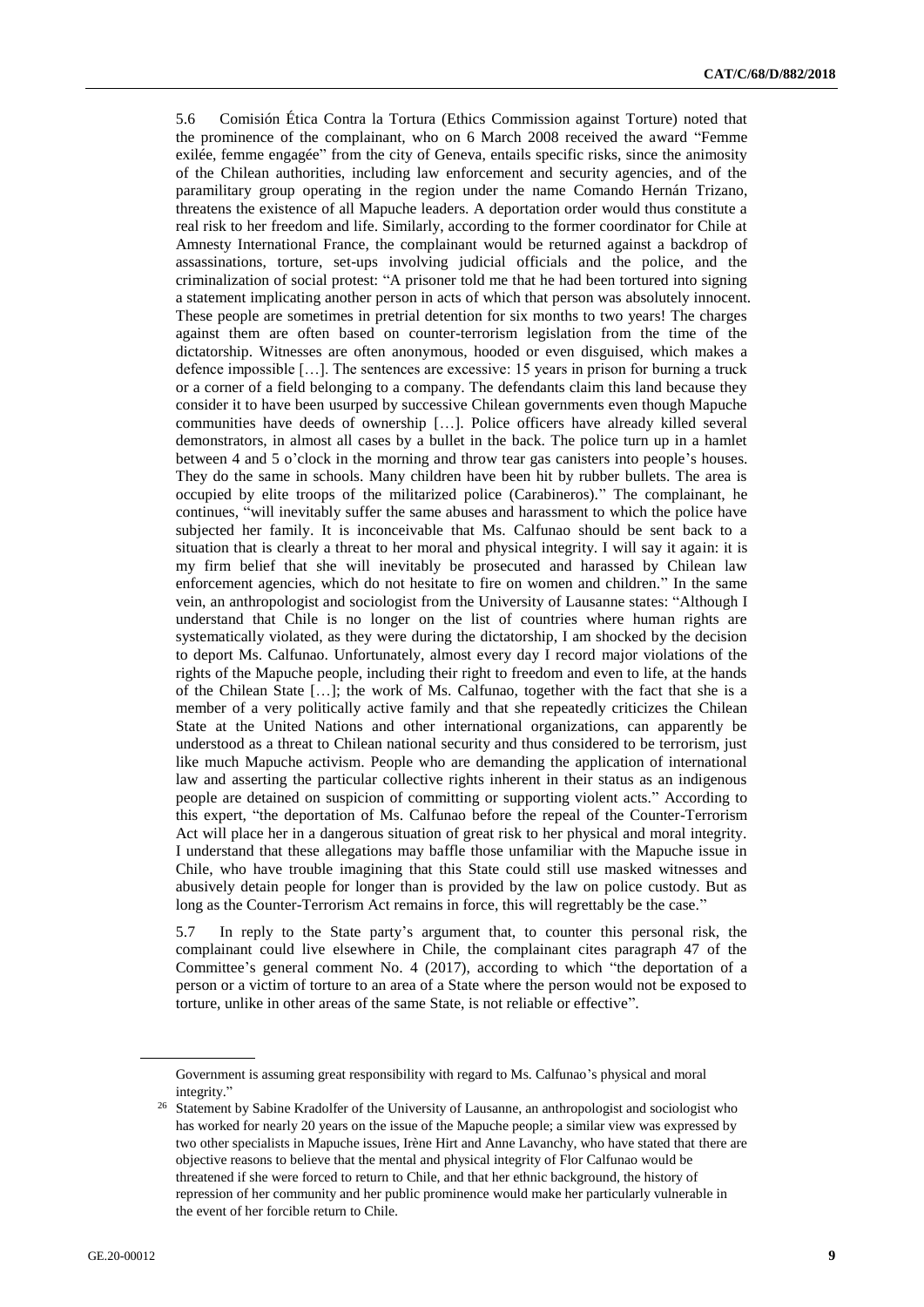5.8 With regard to the State party's argument that, because the complainant has made three trips back to Chile, her fear of suffering violence or persecution lacks any credibility, the complainant submits that it was only after the first two trips (1998 and 2003) that she began to represent Mapuche communities in international organizations and that in 2008 she was accompanied by NGO representatives. She also notes that the situation in Araucanía has deteriorated alarmingly since 2009 and, for that reason, the attitude of the Chilean authorities during visits that took place more than ten years ago cannot be considered as evidence that she would not now face any risk to her safety. As for the State party's argument that her applications for a passport, which she has not obtained, demonstrate the absence of any risk of the Chilean State issuing a warrant for her arrest, the complainant submits that, regardless of whether she is in Switzerland, Spain or Argentina, the chances of a warrant being issued for her arrest are unchanged. Finally, she also notes that her niece, following her return to Chile, was subjected to violence and arbitrary arrest<sup>27</sup> and that she was covered by the precautionary measures requested by the Inter-American Commission on Human Rights. The argument put forward by the State party in order to question the complainant's credibility is therefore unpersuasive and should be rejected.

5.9 Lastly, documents in the file also show that many NGOs have consistently advised the complainant to seek asylum, but she has always felt reluctant to do so. She simply went on living her life as best she could and did not apply for asylum earlier because she had always hoped to return to Chile.

#### **Additional information from the complainant**

6.1 On 4 June 2019, the complainant transmitted to the Committee a letter of support, dated 18 April 2019, signed by several members of the European Parliament,<sup>28</sup> and a letter of support from her sister, both addressed to the State party and emphasizing the threat that the complainant's deportation to her country of origin would represent for her. They were transmitted to the State party the same day, for information.

6.2 On 15 July 2019, the complainant transmitted to the Committee a letter of support, dated 16 June 2019, from the Spanish trade union Confederación General del Trabajo. On 19 July 2019, this letter was transmitted to the State party, for information.

#### **Issues and proceedings before the Committee**

#### *Consideration of admissibility*

7.1 Before considering any complaint submitted in a communication, the Committee must decide whether it is admissible under article 22 of the Convention. The Committee has ascertained, as it is required to do under article  $22(5)$  (a) of the Convention, that the same matter has not been and is not being examined under another procedure of international investigation or settlement.

7.2 In accordance with article 22 (5) (b) of the Convention, the Committee must ascertain whether the complainant has exhausted all available domestic remedies, although this rule does not apply where remedy procedures exceed a reasonable length of time<sup>29</sup> or are unlikely to bring effective relief to the alleged victim. The Committee notes that the State party has not commented on the admissibility of the complaint. The Committee has, however, ascertained that the complainant has exhausted all available domestic remedies. It therefore finds the communication admissible under article 22 of the Convention and proceeds with its consideration of the merits, as the complainant's claims under article 3 of the Convention are sufficiently substantiated for the purpose of admissibility.

<sup>&</sup>lt;sup>27</sup> On 28 April 2016, during a search, the complainant's niece was detained on spurious charges to justify those raids on people's homes. An application for protection of constitutional guarantees was filed on account of the lack of necessity and reasonableness of the operation and the disproportionate means used.

<sup>28</sup> Miguel Urbán Crespo, Estefanía Torres Martínez, Tania González Peñas, Xabier Benito Ziluaga, Ana Miranda De Lage and Marina Albiol Guzmán.

<sup>29</sup> *Asfari v. Morocco* (CAT/C/59/D/606/2014), paras. 8.1, 8.2 and 12.2.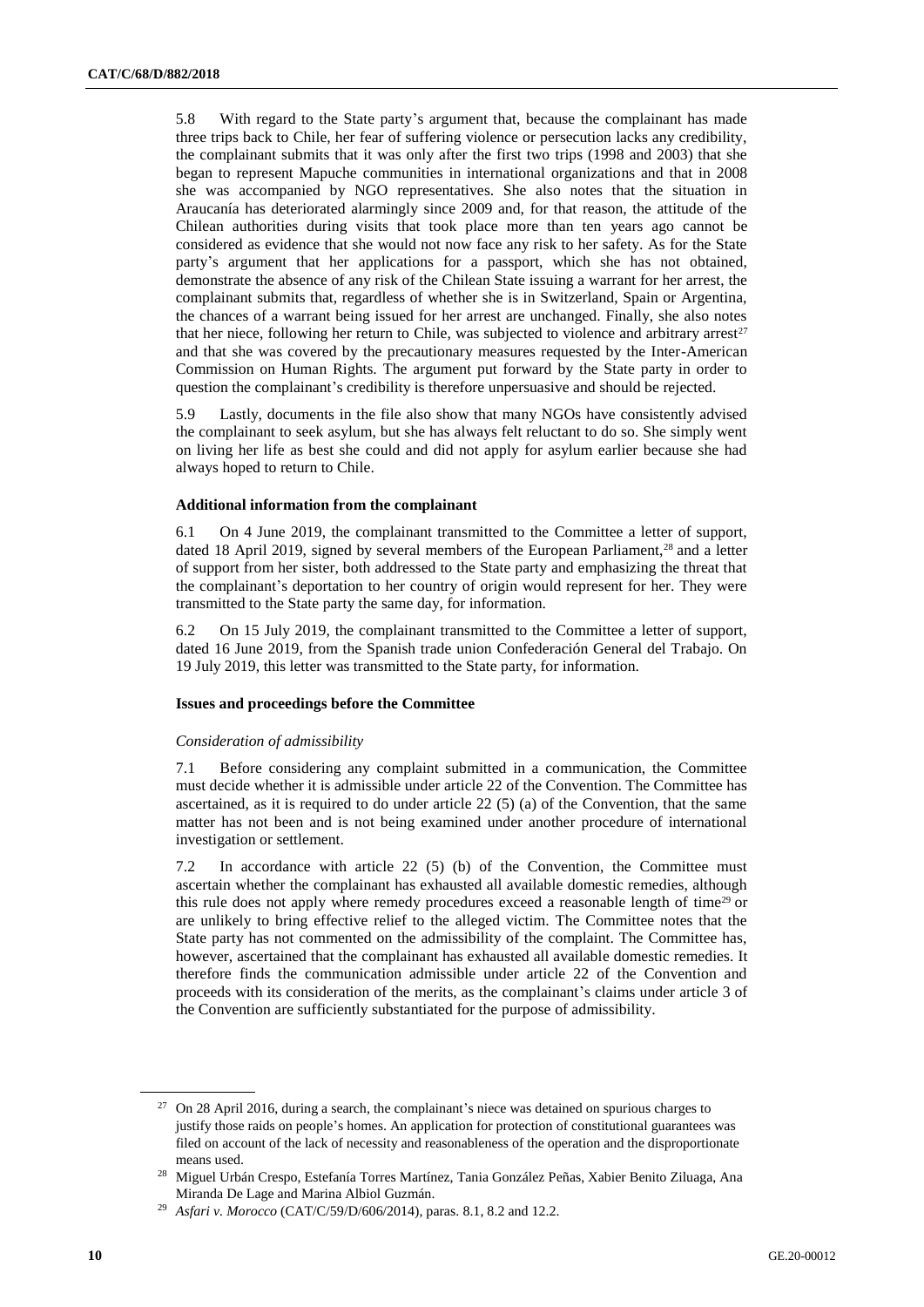#### *Consideration of the merits*

8.1 The Committee has considered the communication in the light of all the information made available to it by the parties, in accordance with article 22 (4) of the Convention.

8.2 The issue before the Committee is whether, by deporting the complainant to Chile, the State party would be in breach of its obligation under article 3 (1) of the Convention not to expel or return a person to another State where there are substantial grounds for believing that he or she would be in danger of being subjected to torture or other cruel, inhuman or degrading treatment or punishment. The Committee notes first that the prohibition against torture is absolute and non-derogable and that no exceptional circumstances whatsoever may be invoked by a State party to justify acts of torture.<sup>30</sup>

8.3 In assessing whether there are substantial grounds for believing that the alleged victim would be in danger of being subjected to torture or other cruel, inhuman or degrading treatment or punishment, the Committee recalls that, under article 3 (2) of the Convention, States parties must take into account all relevant considerations, including the existence of a consistent pattern of gross, flagrant or mass violations of human rights in the country to which he or she would be returned. While the Committee is not of the view that there is currently in Chile a consistent pattern of gross, flagrant or mass violations of human rights, it nevertheless notes the specific nature of the present case and the complainant's allegations that, for asserting their fundamental rights, the Mapuche people face widespread and systematic violations of their fundamental rights, ill-treatment and political persecution. The Committee also notes the State party's arguments that not every Chilean Mapuche runs the risk of persecution and that the Chilean State denies the discriminatory use of the Counter-Terrorism Act against Mapuche activists. The Committee nevertheless observes that the State party has also acknowledged that Mapuche people who are trying to maintain their traditional way of life are involved in violent clashes with the Chilean security apparatus, that there have been miscarriages of military justice in trials of Mapuche activists, as well as police violence in Araucanía with disproportionately severe acts of repression by the State, and that, in general, the situation of some Mapuche leaders in Araucanía is troubling in many respects.

8.4 In addition, the Committee also notes that, according to the Special Rapporteur on the rights of indigenous peoples, the present situation of indigenous people in Chile is the outcome of a long history of marginalization, discrimination and exclusion, mostly linked to various oppressive forms of exploitation and plundering of their land and resources.<sup>31</sup> More specifically, the broadcast "Chili, la révolte mapuche", to which the State party refers in its observations, mentions "constant monitoring" and "systematic repression" in the rural areas inhabited by the Mapuche, who know that the "slightest misplaced comment could send them directly to prison". The Committee notes that this is the current situation, since the President of Chile, according to that broadcast mentioned by the State party, has made it a priority to respond with force and to clamp down on any Mapuche protest. In addition, the Committee on the Rights of the Child has urged Chile to "take immediate steps to stop all violence by the police against indigenous children and their families". <sup>32</sup> In the same vein, the Committee on the Elimination of Discrimination against Women mentions reports of excessive use of force by Chilean State agents against Mapuche women in Araucanía and calls on Chile to ensure that all forms of gender-based violence against Mapuche women committed by State agents at all levels, including the police, are duly and systematically investigated.<sup>33</sup> In the past, the Committee against Torture has itself noted the extraction of confessions from Mapuche activists under duress; police brutality and excessive use of force; impunity for human rights violations; and the use of the Counter-Terrorism Act to suppress demonstrations by Mapuche leaders demanding the return of their ancestral lands and collective recognition as an indigenous people.<sup>34</sup> The Committee notes that similar observations have been made by the Special Rapporteur on the promotion and protection of human rights and fundamental freedoms while countering terrorism. The Committee on the Elimination of Racial Discrimination, for its part, has expressed reiterated concern about

<sup>&</sup>lt;sup>30</sup> General comment No. 2 (2007) on the implementation of article 2, para. 5.

<sup>31</sup> E/CN.4/2004/80/Add.3, para. 8.

<sup>32</sup> CRC/C/CHL/CO/4-5, para. 80 (d).

<sup>33</sup> CEDAW/C/CHL/CO/7, paras. 24 (f) and 25 (f).

<sup>34</sup> CAT/C/CHL/CO/6, paras. 18–22.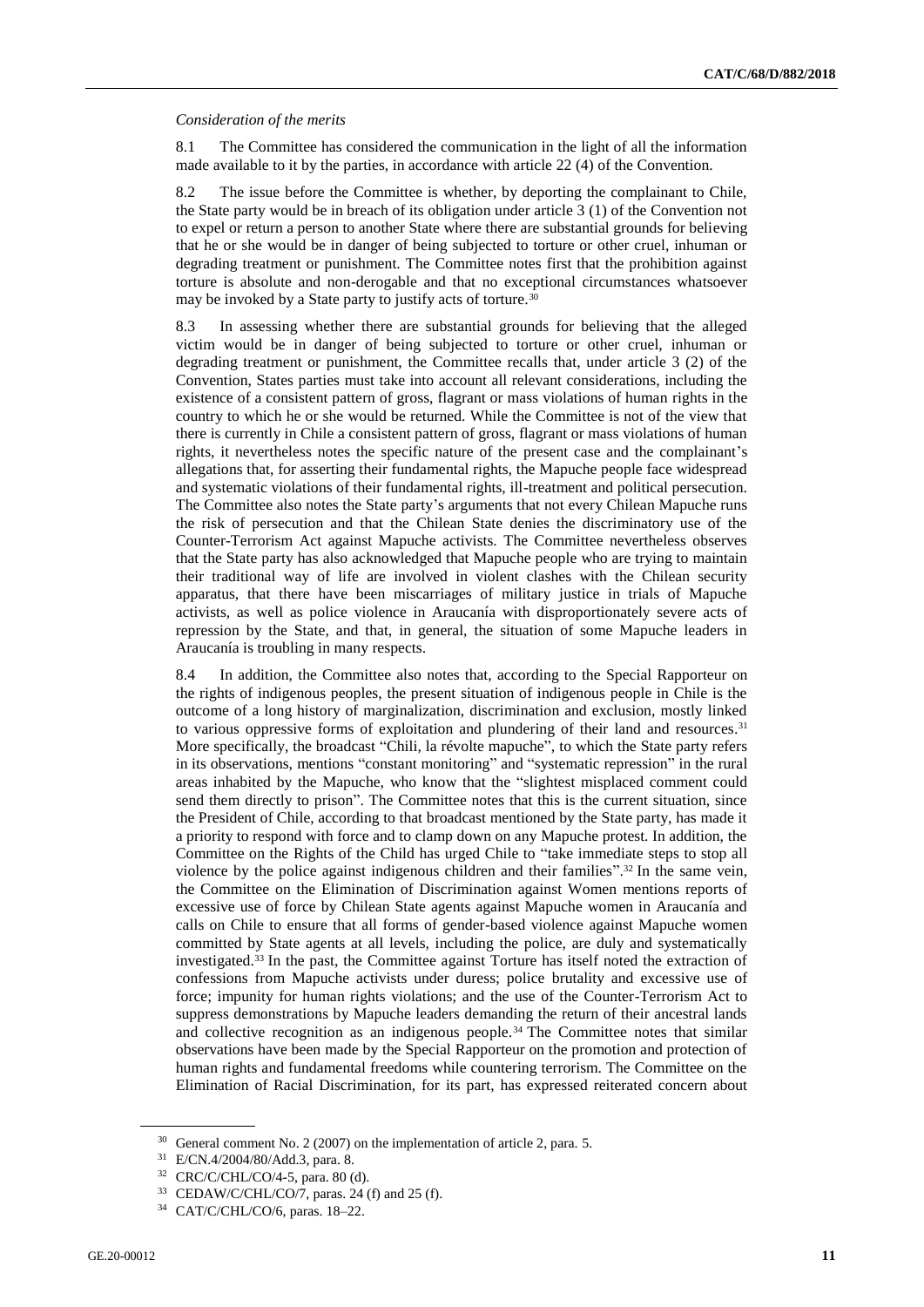the disproportionate extent to which the Counter-Terrorism Act has been used against members of the Mapuche people in respect of acts related to their assertion of their rights and about the undue and excessive use of force against members of Mapuche communities, including children, women and older persons, by Carabineros and members of the investigative police during raids and other police operations. It is also concerned about the impunity with which such abuse is committed. It therefore recommends that, "as a matter of urgency", the Counter-Terrorism Act be amended to specify exactly what terrorist offences it covers and to ensure that it is not applied to members of the Mapuche community for acts that take place in connection with the expression of social demands.<sup>35</sup> In addition, the Inter-American Court of Human Rights ordered Chile to set aside the criminal convictions of Mapuche individuals and activists upholding the rights of indigenous peoples for acts wrongly categorized by Chile as acts of terrorism. Finally, in the recent universal periodic review, it was recommended that Chile should investigate all accusations of unlawful killings, excessive force, abuse and cruel, inhuman or degrading treatment by law enforcement officers, including against indigenous Mapuche persons, and refrain from applying the Counter-Terrorism Act in the context of social protests by Mapuche people seeking to claim their rights.<sup>36</sup> In accordance with the categorization that emerged from the universal periodic review of Chile, the Committee against Torture concludes that Mapuche leaders are subjected to widespread torture and other cruel, inhuman and degrading treatment or punishment, from which protection should be provided under article 3 of the Convention.

8.5 Moreover, additional grounds must exist to indicate that the complainant would be personally at risk of being subjected to torture or other cruel, inhuman or degrading treatment or punishment,<sup>37</sup> in her specific circumstances.<sup>38</sup> Thus, in the present case, the Committee must also determine whether the complainant is personally at risk of being subjected to torture or other cruel, inhuman or degrading treatment or punishment if deported to Chile. The Committee recalls its general comment No. 4 (2017), according to which the non-refoulement obligation exists whenever there are "substantial grounds" for believing that the person concerned would be in danger of being subjected to torture in a State to which he or she is facing deportation, either as an individual or as a member of a group that may be at risk of being tortured in the State of destination. The Committee's practice in such circumstances has been to determine that "substantial grounds" exist whenever the risk of torture is "foreseeable, personal, present and real".<sup>39</sup>

8.6 The Committee recalls that paragraph 28 of its general comment No. 4 (2017) refers to torture and cruel, inhuman or degrading treatment or punishment to which "an individual or the individual's family were exposed". On account of their actions in defence of their fundamental rights, both the complainant's sister and her nephew were tortured and assaulted on several occasions. Her nephew needed surgery, which was paid for in Switzerland by the World Organization against Torture and the International Federation for Human Rights. According to health professionals, her family members present a combination of physical injuries and psychological disorders forming a clinical pattern typical of that exhibited by victims of organized violence. The Committee also notes that the Inter-American Commission on Human Rights has requested precautionary measures in respect of various members of the complainant's family. In addition, the Committee takes note of the complainant's argument that the award "Femme exilée, femme engagée", which she was granted by the city of Geneva, bears witness to her politically sensitive activities in Switzerland, which involve the systematic reporting of human rights violations to international bodies and thus make her an activist like her sister. Her commitment to defending the fundamental rights of the Mapuche indigenous people would thus result in her suffering the same fate as the members of her family and community who defend the rights of the Mapuche people and are the targets of disproportionate, brutal and repeated attacks by the Chilean State and private armed militias. The Committee observes that the complainant also fears that the Counter-Terrorism Act will be used against her and that her fears are considered justified by many experts, who note in particular that her repeated

<sup>35</sup> CERD/C/CHL/CO/19-21, para. 14.

<sup>36</sup> A/HRC/41/6, paras. 125.71 and 125.89.

<sup>37</sup> *Alhaj Ali v. Morocco* (CAT/C/58/D/682/2015), para. 8.3; *R.A.Y. v. Morocco* (CAT/C/52/D/525/2012), para. 7.2; and *L.M. v. Canada* (CAT/C/63/D/488/2012), para. 11.3.

<sup>38</sup> *Kalinichenko v. Morocco* (CAT/C/47/D/428/2010), para. 15.3.

<sup>39</sup> General comment No. 4, para. 11.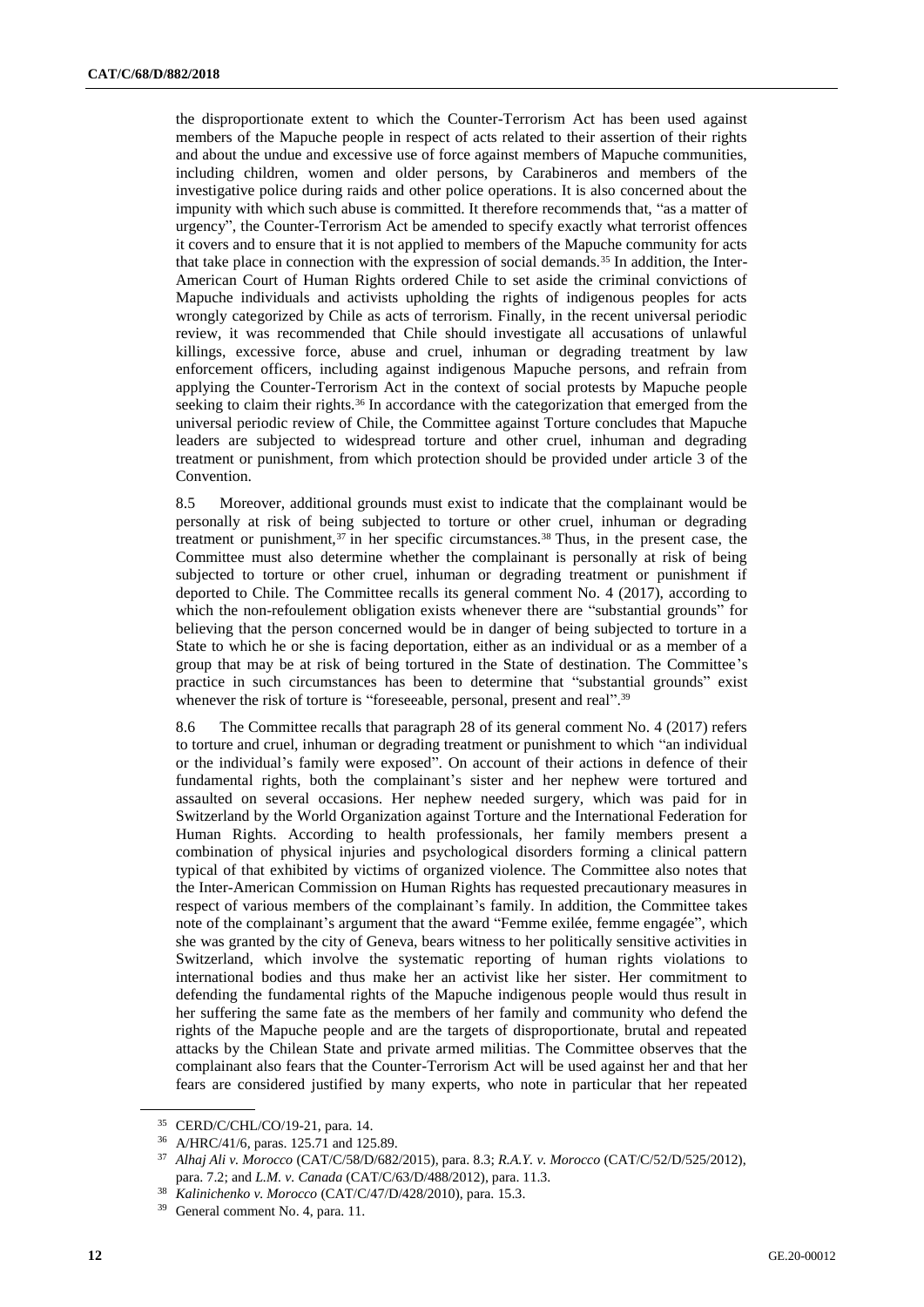criticism of the Chilean State, like much Mapuche activism, may be understood as a threat to national security and thus as "terrorism". Lastly, the Committee notes the complainant's argument that she was not covered by the precautionary measures requested by the Inter-American Commission on Human Rights simply because she was not in Chile at the time.

8.7 The Committee notes the State party's arguments that there is no well-founded fear of persecution justifying asylum, and no personal risk, since the measures taken by the Chilean authorities against members of her family as a result of their activism have nothing to do with the complainant, and that the complainant makes no mention of any acts of torture or ill-treatment to which she herself has been subjected. The Committee also notes the State party's argument that, while the complainant's rights advocacy work has given her some visibility on the international stage, she does not demonstrate how her political or other peaceful activities as Ambassador of the Mapuche Permanent Mission to the United Nations have made her a target of the Chilean authorities. In addition, the Committee notes that the State party considers the complainant to be far less politically active than her sister or other family members, whose activism and political activities led to a request for precautionary measures by the Inter-American Commission on Human Rights.

8.8 The Committee is nonetheless of the view that the complainant's ethnic background, the persecution of Mapuche leaders in Araucanía – a fact acknowledged by the State party itself –, the acts of persecution and torture suffered by several members of her family and her conspicuous protest activities at the international level<sup>40</sup> are sufficient, taken together, to establish that she would personally run a foreseeable and real risk of being subjected to torture or other cruel, inhuman or degrading treatment or punishment if she were deported to Chile.

8.9 In view of the complainant's arguments in paragraph 3.7, the Committee also considers it necessary to point out that States parties should refrain from deporting individuals to another State where there are substantial grounds for believing that they would be in danger of being subjected to torture or other ill-treatment at the hands of non-State entities.<sup>41</sup> Moreover, ill-treatment inflicted by private individuals that Chile is unable to stop, acquiesces to or allows by failing to intervene is conduct for which the State, by providing its tacit consent, bears responsibility. <sup>42</sup> Impunity for such acts leads to the recurrence of violence. The Committee has made clear, as stated in paragraph 18 of general comment No. 2 (2007) on the implementation of article 2, that where State authorities know or have reasonable grounds to believe that acts of torture or ill-treatment are being committed by non-State officials or private actors and they fail to exercise due diligence to prevent, investigate and prosecute such non-State officials or private actors, the State bears responsibility and its officials should be considered as authors, complicit or otherwise responsible for consenting or acquiescing to such impermissible acts. Since the failure of the State to exercise due diligence to intervene to stop, sanction and provide remedies to victims of torture facilitates and enables non-State actors to commit acts impermissible under the Convention with impunity, the State's indifference or inaction constitutes a form of encouragement and/or de facto permission.

8.10 Given the complainant's personal and family situation, it is reasonable to assume that deporting her to Chile would put her at risk of torture or other cruel, inhuman or degrading treatment or punishment. The Committee notes that the principle of the benefit of the doubt, as a preventive measure against irreparable harm, must also be taken into account in adopting decisions on individual communications,<sup>43</sup> given that the spirit of the Convention is to prevent torture, not to redress it once it has occurred.<sup>44</sup> The Committee also reiterates that the deportation of a person or a victim of torture to an area of a State where the person would not be exposed to torture, unlike in other areas of the same State, is

<sup>40</sup> *Eftekhary v. Norway*, para. 7.7; *Jahani v. Switzerland*, para. 9.6; and *Faragollah et al. v. Switzerland*, para. 9.6.

<sup>41</sup> General comment No. 4, para. 30; *Elmi v. Australia* (CAT/C/22/D/120/1998), paras. 6.8 and 6.9; and *M.K.M. v. Australia* (CAT/C/60/D/681/2015), para. 8.9.

<sup>42</sup> *Dzemajl et al. v. Yugoslavia* (CAT/C/29/D/161/2000), para. 9.2.

<sup>43</sup> General comment No. 4, para. 51.

<sup>44</sup> *Alan v. Switzerland* (CAT/C/16/D/21/1995), para. 11.5.